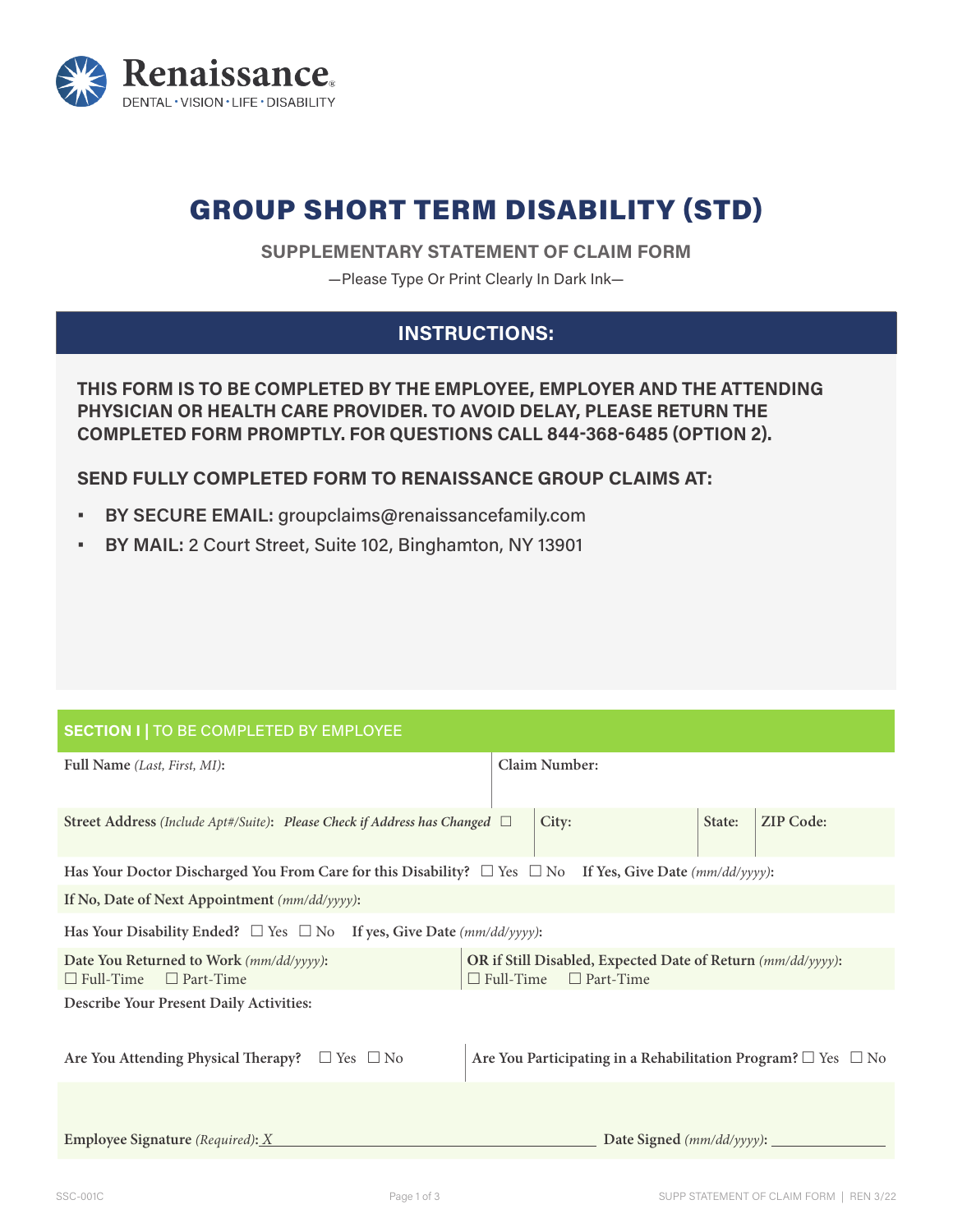| <b>SECTION II   EMPLOYER STATEMENT</b>                                                                                      |                                                                                 |  |  |
|-----------------------------------------------------------------------------------------------------------------------------|---------------------------------------------------------------------------------|--|--|
| Has Employee Returned to Work? $\Box$ Yes $\Box$ No<br>If Yes, Give Date (mm/dd/yyyy):                                      | If No, What Date is the Employee Expected to Return to Work<br>$(mm/dd/yyyy)$ : |  |  |
| If Not Returning, When Was This Employee Terminated (mm/dd/yyyy)?                                                           | $\Box$ No                                                                       |  |  |
| Name of Person Completing This Section (Last, First, MI):                                                                   | Title:                                                                          |  |  |
|                                                                                                                             |                                                                                 |  |  |
|                                                                                                                             |                                                                                 |  |  |
| SECTION III   ATTENDING PHYSICIAN, PHYSICIAN ASSISTANT OR NURSE PRACTITIONER STATEMENT                                      |                                                                                 |  |  |
| Patient's Name (Last, First, MI):                                                                                           | Date of Next Scheduled Appointment (mm/dd/yyyy):                                |  |  |
| Nature of Sickness or Injuries (Describe Complications, If Any):                                                            |                                                                                 |  |  |
| If Disability is Caused by Pregnancy, Indicate Delivery Date<br>$(mm/dd/yyyy)$ :                                            | Type of Delivery:                                                               |  |  |
| Date of First Treatment (mm/dd/yyyy):                                                                                       | Date of Most Recent Treatment* (mm/dd/yyyy):                                    |  |  |
| Frequency of Treatments (mm/dd/yyyy):                                                                                       | Date of Surgery (mm/dd/yyyy):                                                   |  |  |
| Nature of Surgery/Treatment:                                                                                                | Date of Final Discharge (mm/dd/yyyy):                                           |  |  |
| Dates of Total Disability (mm/dd/yyyy):<br>From: Through: Through:                                                          | Dates of Partial Disability (mm/dd/yyyy):<br>From: Through: Through:            |  |  |
| Date Patient Able to Return to Work ( $mm/dd/yyyy$ ): $\square$ Full-Time $\square$ Part-Time                               |                                                                                 |  |  |
| Restrictions, Limitations and Prognosis for Return to Work (Failure to Provide this Information May Delay Future Benefits): |                                                                                 |  |  |
|                                                                                                                             | License Number:                                                                 |  |  |
| Name of Attending Physician, Physician Assistant, or Nurse Practitioner:                                                    | Phone:                                                                          |  |  |
| Street Address (Include Apt#/Suite):                                                                                        | ZIP Code:<br>City:<br>State:                                                    |  |  |
|                                                                                                                             |                                                                                 |  |  |
| X<br>Signature of Attending Physician, Physician Assistant, or Nurse Practitioner                                           | Date Signed (mm/dd/yyyy):                                                       |  |  |

#### —State Fraud Warnings on Following Pages—

Products Underwritten by Renaissance Life & Health Insurance Company of America and in New York by Renaissance Life & Health Insurance Company of New York

2 Court Street, Suite 102, Binghamton, NY 13901 | **RenaissanceBenefits.com**